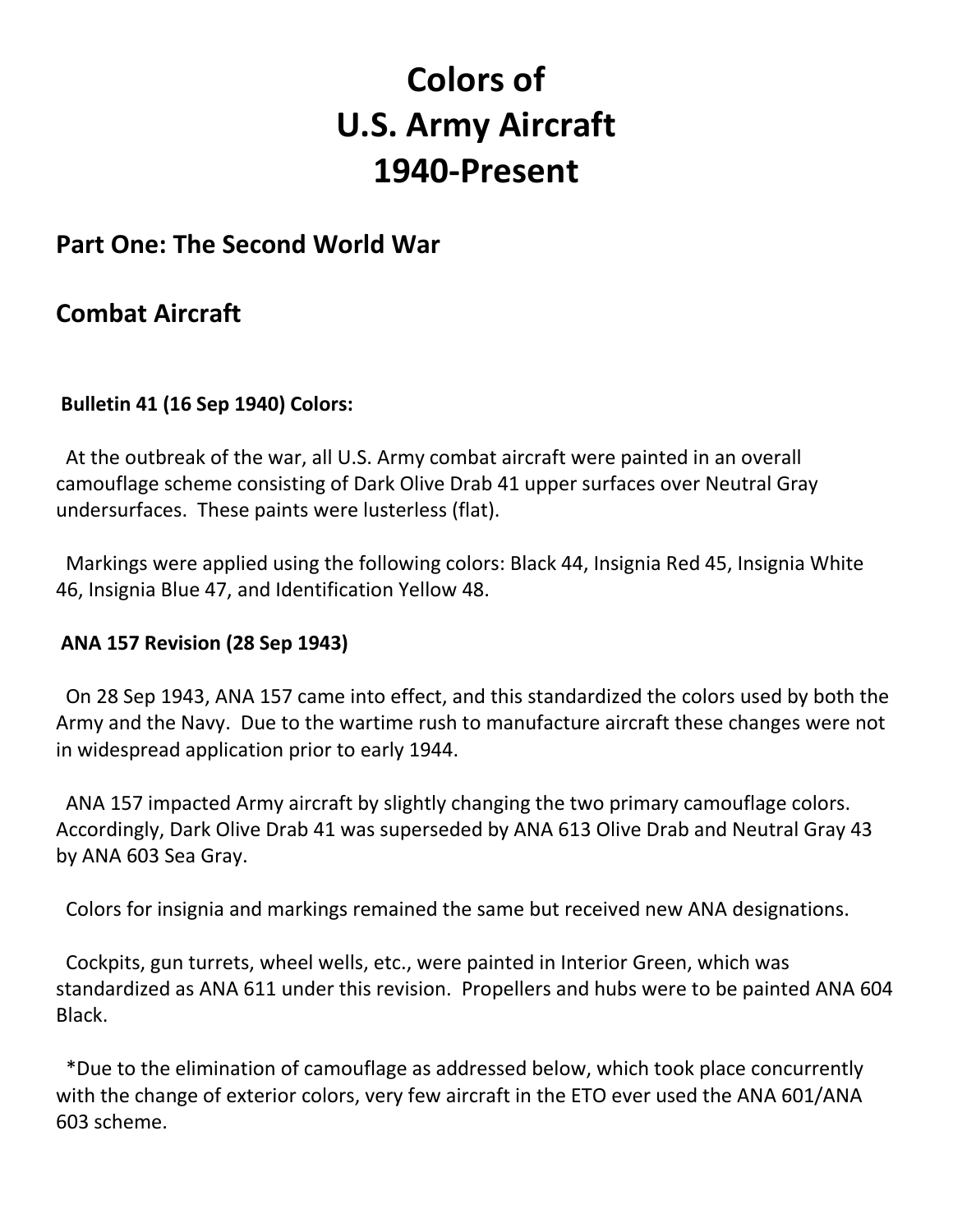### **Camouflage No Longer Required (3 Nov 1943)**

 The requirement to paint combat (with the exception of night fighters) aircraft in camouflage colors was dropped via a message issued by HQ AAF on 3 Nov 1943. This was due to a decreasing necessity for camouflage coloring, and to help speed production. Henceforth, all aircraft would be delivered in overall natural metal. This message permitted Theater Commanders to remove camouflage from existing aircraft at their discretion, and likewise did not prohibit Theater Commanders from retaining camouflage if it was thought desirable to do so. Non-metal aircraft or components were to be painted with aluminized paints.

| Color                        | <b>Bulletin 41</b> | <b>ANA 157</b> | <b>FS 595</b> |
|------------------------------|--------------------|----------------|---------------|
| <b>Dark Olive Drab</b>       | 41                 |                | 33070         |
| <b>Neutral Gray</b>          | 43                 |                | 36134         |
|                              |                    |                | (approx.)     |
| <b>Black</b>                 | 44                 | 604            | 37038         |
| <b>Insignia Red</b>          | 45                 | 619            | 31136         |
| <b>Insignia White</b>        | 46                 | 601            | 37875         |
| <b>Insignia Blue</b>         | 47                 | 605            | 35044         |
| <b>Identification Yellow</b> | 48                 | 614            | 33538         |
| <b>Olive Drab</b>            |                    | 613            | 34088         |
| <b>Sea Gray</b>              |                    | 603            | 36118         |
| <b>Interior Green</b>        |                    | 611            | 34151         |

#### **Color Cross-Reference**

#### **Other camouflage colors**

US Army aircraft in North Africa/Mediterranean theatre were authorized to be painted in a scheme consisting of Sand upper surfaces and Neutral Grey undersurfaces. This Sand color was designated as Sand 49 under the 1940 bulletin and ANA 614 Sand under the ANA 157 update in 1943. The FS 595 color is **FS 30279**.

Some aircraft, notably Curtiss P-40E's built for the British under Lend -Lease but later diverted to the USAAF retained the British camo colors which were applied at the factory. These P-40's flying with the USAAF in North Africa were painted in an upper surface pattern consisting of Dark Earth (FS 595 equiv. **30118**), Middle Stone (FS 595 equiv. **30266**), with undersurfaces of Azure Blue (FS 595 equiv. **35231**).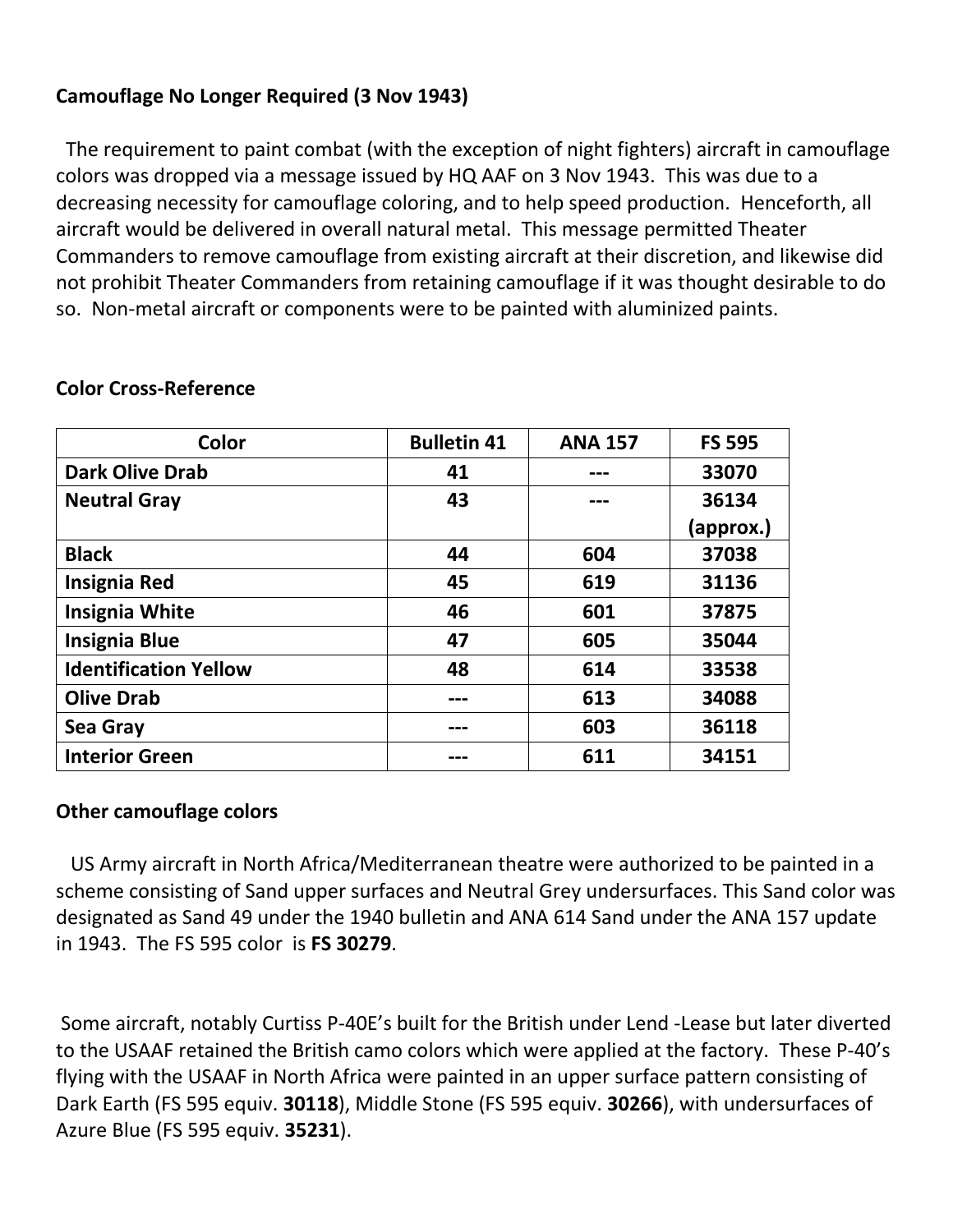Night fighters were at first painted in the standard Dark Olive Drab 41/ Neutral Gray 43 scheme until late 1943, when they changed to Jet (gloss black), FS 17038.

### **Training Aircraft**

At the beginning of the war, trainers were painted in a scheme of fuselages in blue with yellow wings. Mid-war there was a change to an overall aluminized paint finish, but the blue/yellow scheme had returned later in the war. These colors are shown in the table below.

| Color                               | <b>Bulletin 41</b> | <b>ANA 157</b> | <b>FS 595</b> |
|-------------------------------------|--------------------|----------------|---------------|
| True Blue (later called Light Blue) | $- - -$            | 502            | 15044         |
| Yellow                              | $- - -$            | 508            | 13538         |

#### **Invasion Stripes**

Distinctive identification markings for Allied aircraft participation in the invasion of NW Europe were detailed in a Top Secret memo from SHAEF on 18 Apr 1944. This memo was kept closely guarded and released to relevant units only on the morning of 4 June 1944. This gave the units less than 24 hours to comply. The later postponement to 6 June gave them more time to get the markings on the aircraft.

 This directive applied to all Allied aircraft which would be flying over or near the combat area. Four-engine bombers were excepted, apart from those employed as troop carriers or glider tugs. Night fighters were exempt as well.

These markings would be applied as follows:

*Single-engine aircraft* (1) Upper and lower wing surfaces will be painted with five white and black stripes, each eighteen inches wide, parallel to the longitudinal axis, in the order white, black, white, black, white. Stripes will end six inches inboard of the national markings. (2) Fuselages will be painted with five parallel white and black stripes, each eighteen inches wide, completely around the fuselage, with the outside edge of the rearmost band eighteen inches from the leading edge of the tailplane.

*Twin engine aircraft*. (1) Upper and lower wing surfaces will be painted from the engine nacelles outward with five white and black parallel stripes, each twenty-four inches wide, arranged in the order white, black, white, black, white.

(2) Fuselages will be painted with five parallel white and black stripes, each twenty-four inches wide, completely around the fuselage, with the outside edge of the rearmost band eighteen inches from the leading edge of the tailplane.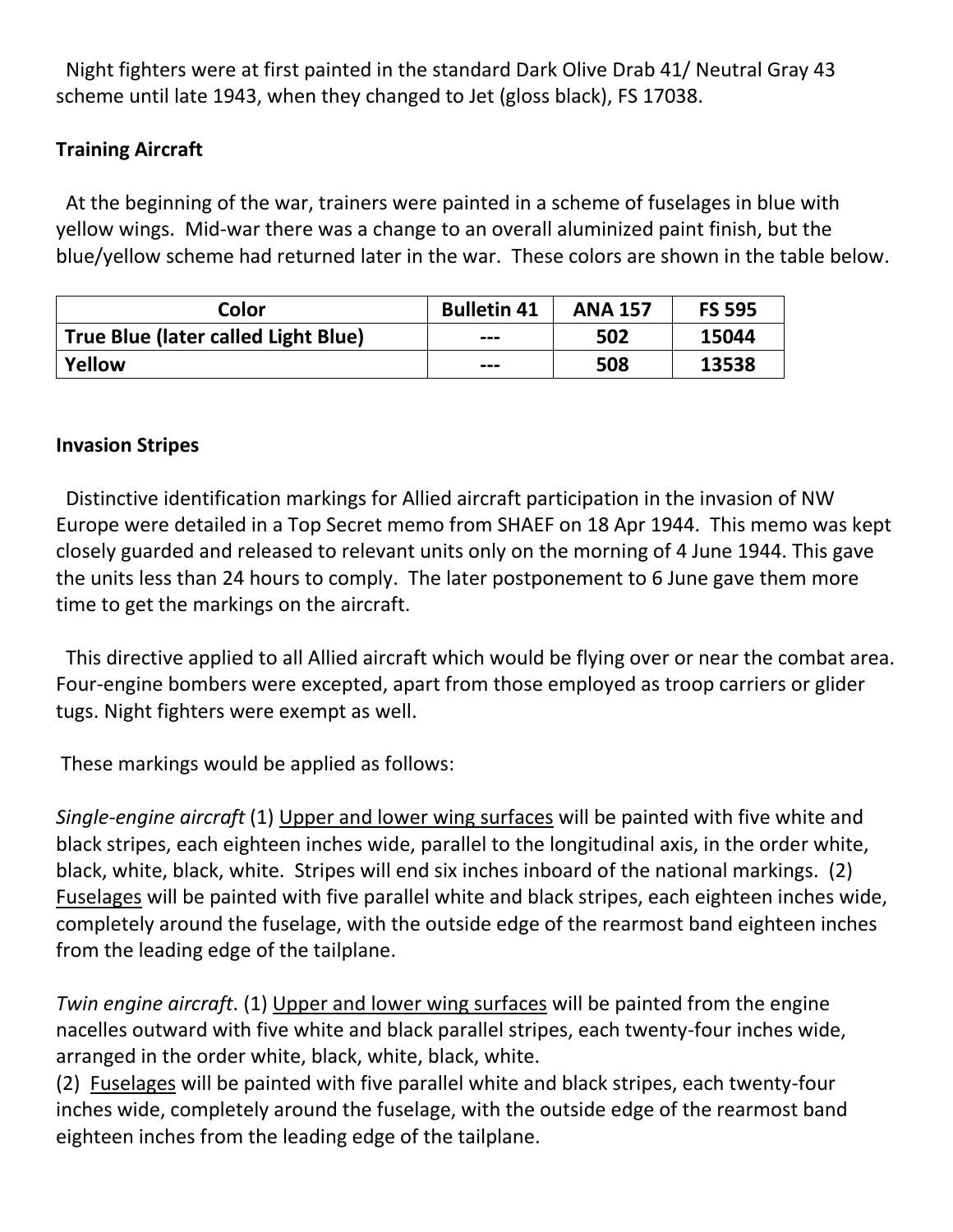National insignia were not to be covered, in whole or in part, by the stripes.

\* *Liaison Aircraft*: On 16 May 1944, LTG Omar Bradley requested that this order be modified as regards to "Liaison (CUB-type) aircraft". This request was for the width of the stripes to be reduced from 18 inches to 8 inches. The reason for this request was the excessive weight of the paint and the difficulty in concealing the aircraft while on the ground in the forward area. This request was approved the next day. The reduced-size markings applied to Piper L-4 aircraft only. Stinson L-5's carried the fill-size stripes.

## **Part Two: Postwar/Korea**

 US Army fixed-wing and the increasing numbers of rotary wing aircraft gradually moved to an overall Olive Drab scheme after the war. This began after the USAAF split off to become the new US Air Force. The FS Color was **14087** (gloss) and **34087** (lusterless). This color no longer appears as such in FS 595, as this color and number was deleted when the new, lighter and browner OD for Army aircraft was developed during the Vietnam War. This postwar OD was later re-designated as FS **14084** (gloss) and FS **34084** (lusterless) in Change 7 to FS 595c in 1984. Thus, FS **14084**/**34084** is the correct color for overall OD aircraft until the change to the lighter color in 1967.

Cockpits, wheel wells, etc., continued to be painted in FS 34151, Interior Green.

Markings were applied in full-color.

Colors for insignia and markings were standardized under the FS system during this period.

|                                      | Gloss/Matt         |
|--------------------------------------|--------------------|
| <b>Insignia Red</b>                  | FS 11136/31136     |
| <b>Insignia White</b>                | FS 17875/31875     |
| <b>Insignia Blue</b>                 | FS 15044/35044     |
| <b>Identification Yellow</b>         | FS 13538/33538     |
| <b>Black</b>                         | FS 17038/37038     |
| <b>Instrument Black (semi-gloss)</b> | <b>FS 27038</b>    |
| <b>Olive Drab (exterior)</b>         | FS 34087 (FS 34084 |
|                                      | in current FS 595) |

**Part Three: The Vietnam Era**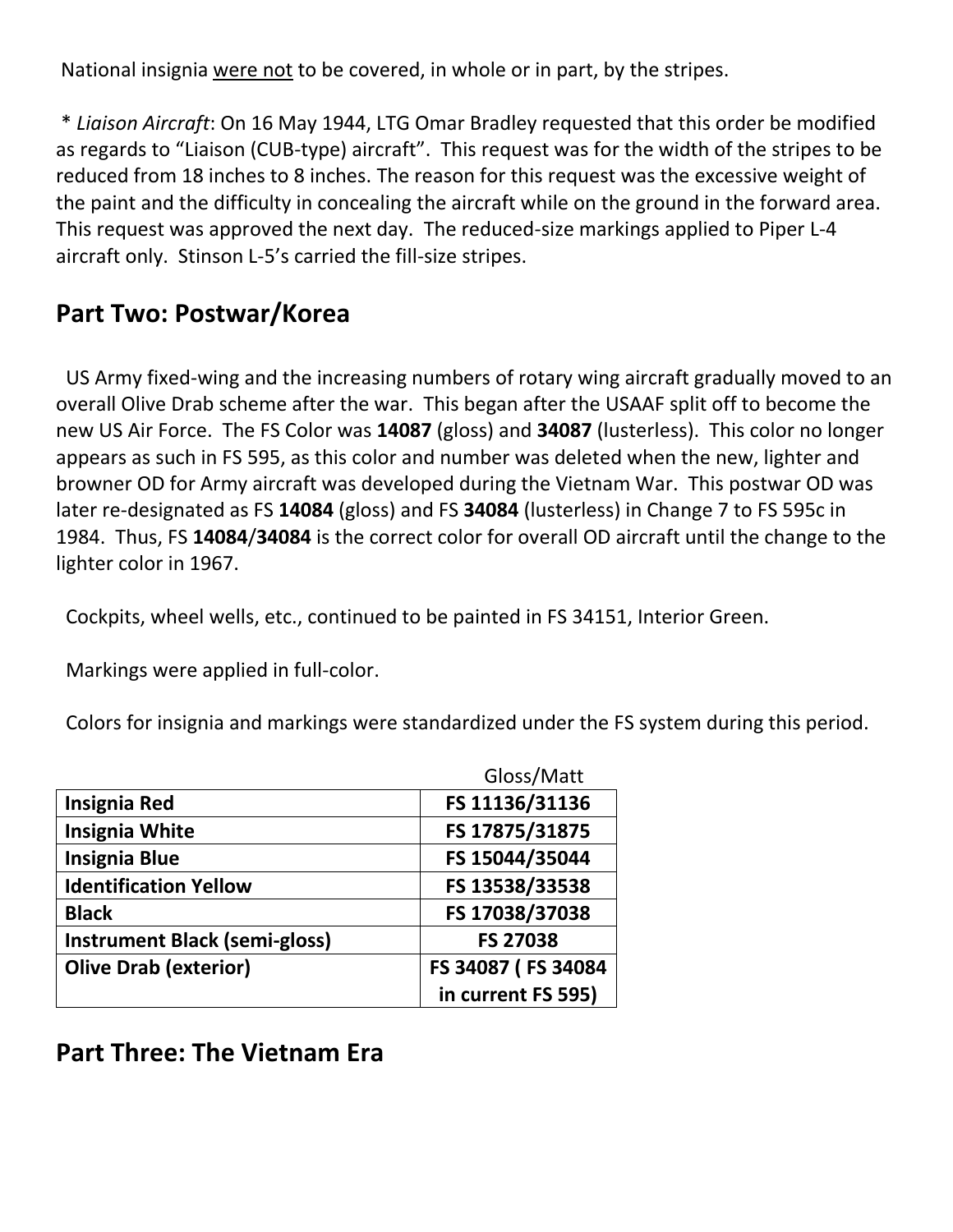At the start of US involvement in the Vietnam War, all US Army combat aircraft retained the same overall scheme as described previously in the Postwar/Korea section. National insignia and markings were full-color.

Following the experience gained during the first few years of combat it was decided that a change to this scheme was warranted. This applied especially to rotary wing aircraft, which were operating at low altitude where the hi-vis markings were a definite handicap.

 Accordingly, a new color was developed for aircraft. This was a lighter, browner shade than the standard Olive Drab then in use by both aircraft and ground vehicles. By late 1966 this color was being applied to rotary wing aircraft. Markings were changed as well. The large ARMY and the full color national insignia were eliminated, to be replaced by "UNITED STATES ARMY" applied in lusterless black on tailbooms. All other markings such as serials and data stenciling was likewise done with lusterless black.

 This change in the overall Olive Drab color for aircraft created a situation in which there were briefly two shades of FS 34087: the new, lighter color for aircraft and the older, darker OD. In 1967, the color chip for FS 34087 was changed to the new lighter color. Needless to say, this caused some confusion, as there were still lots of existing stocks of the "old" FS 34087! However, this all went away in 1974, when Olive Drab FS 34087 was eliminated altogether from the FS 595. This shuffling was due to the introduction of the MERDC camouflage scheme for ground vehicles, which used FS 34079 as the green element. The new, lighter aviation color was then re-designated as FS 34088, as it remains today. Thus, the correct, current FS 595 color for Army rotary-wing aircraft from 1967 until the change to the current colors is **FS 34088**.

 Interior colors for cockpits and cabin areas also changed early in this era, changing from Interior Green to FS 36231 Dark Gull Gray. New-build helicopters (UH-1, CH-47) were delivered with this interior color. Existing aircraft cockpits were generally not repainted.

| Olive Drab (post-1966)    | <b>FS 34088</b> |
|---------------------------|-----------------|
| Dark Gull Gray            | <b>FS 36231</b> |
| <b>Black (lusterless)</b> | <b>FS 37038</b> |

## **Part Four: Present Day Colors**

By the mid-1970's a search was on for new overall exterior color for Army rotary wing aircraft. The color chosen was a very dark green, FS 34031. By the late 1970's this color was